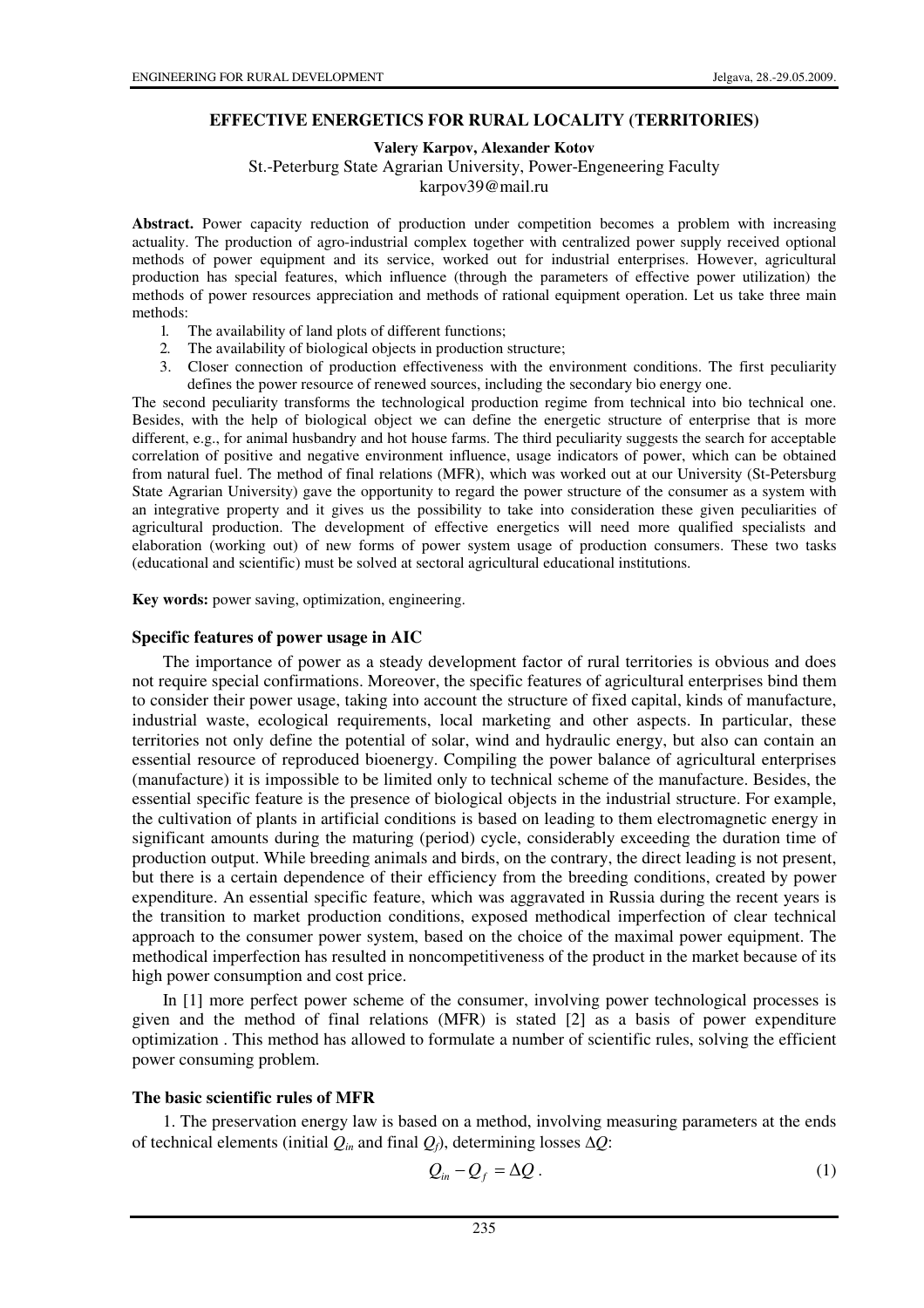2. The transition to relative parameters of the preservation law (relative power consumption process *f*  $\frac{Q}{e} = \frac{Q_{in}}{Q_f}$  $Q_e = \frac{Q_{in}}{Q}$  and relative losses *f \* Q*  $Q^* = \frac{\Delta Q}{\Delta}$  $\Delta Q^* = \frac{\Delta Q}{r^2}$ , that have identical derivative in time and

characterize the effectiveness of the process, that consume energy and, on the other hand, in losses:

$$
\frac{Q_{in}}{Q_f} - 1 = \frac{\Delta Q}{Q_f}.
$$
\n(2)

The introduction of industrial ETP to this scheme allows to proceed directly to power consumption of production  $Q_{in}=Q_f P^{-1}$ , if the minimal (theoretical) meaning of specific energy on a unit of production  $Q^{sp}$  is known:

$$
\frac{Q_{in}}{Q^{sp} \cdot P} - 1 = \frac{AQ}{Q^{sp} \cdot P} \text{ or } \frac{Q_p}{Q^{sp}} - 1 = \frac{\Delta Q^{sp}}{Q^{sp}}.
$$
\n(3)

From here we receive the relation between the relative and actual power capacity in the form of equality  $Q_p = Q_e Q^{sp}$ .

3. The independence of registered measured increments  $(Q_{in}$  and  $Q_f$ ) from the function allows to proceed to the processes linearization and to build the effective analysis on multiplicate synchronism of the final parameter change. The measurements on separate elements give additional information about the effectiveness of the scheme.

4. The relative power consumption differentiation allows to define partial derivative, that reflects the influential degree, of every final parameter in order to measure the relative power consumption:

$$
Q'_{e} = \left(\frac{Q_{in}}{Q_{f}}\right) = \frac{Q'_{in}}{Q_{f}} - \frac{Q_{in}}{Q_{f}} \cdot \frac{Q'_{in}}{Q_{f}}.
$$
\n(4)

From here we get the condition of stability  $Q_3$ :

$$
\frac{Q'_{in}}{Q'_f} = \frac{Q_{in}}{Q_f}.
$$
\n(5)

This is a mathematical expression of changing synchronism of final parameters.

5. The graphic representation (production) of the private derivative  $Q_e$  is shown in Fig. 1. If final parameters measurements will be added by their relative increments, appears one more opportunity for MFR – temporary attachment of the loss change, that is dependent upon the working regime and energetic characteristics. The specified opportunities of MFR allow to carry out flexible management of power processes in a consumer system with the aim of decreasing the production consumption.



Fig. 1. The graphical representation (production) of the private derivative  $Q_e$ 

### **Engineering of consumer system quality**

The main feature of relative losses in expression (2) is that for the element they are increased together with the coordinate (length), they are increased with consecutive connection of elements in line, i.e., they are integrative parameters, and that forms recognition of the power structure by the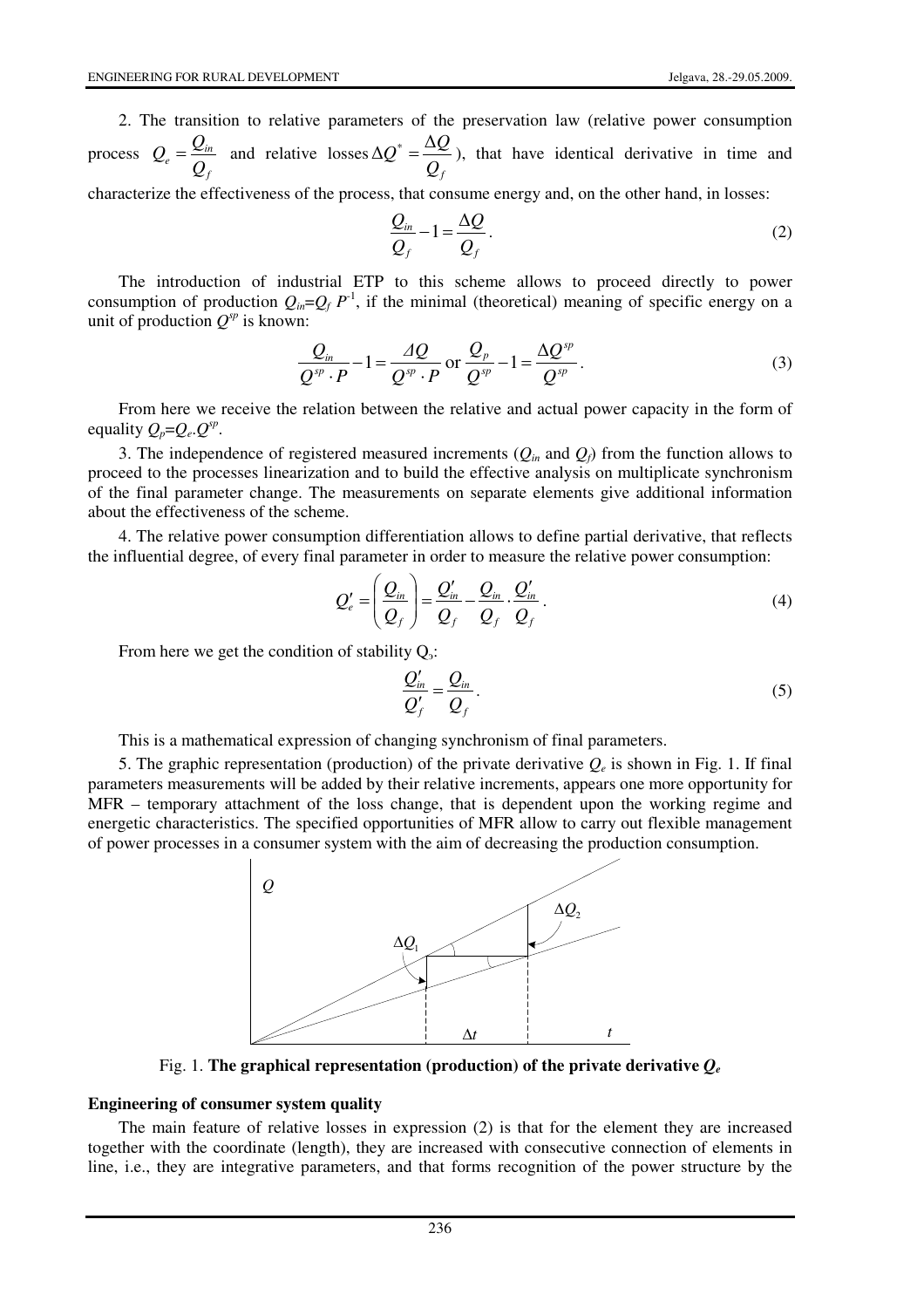system [3]. The energetic line is the basic kind of connection of system elements, at which the power consumption grows with the increase of elements number in accordance with the expression

$$
Q_{\text{elin}} = \prod^n Q_{\text{ei}} \,. \tag{6}
$$

Therefore, one can confirm, that the least meaning of this equation  $\overline{\mathcal{Q}}_f$  $\frac{\Delta Q}{\Delta}$ , for the line will

correspond only to the nominal element regime. To transit to the management of power processes effectiveness the method of the analysis is offered and it is based on the increments theorems. In particular, when a meter records power, new consequences of Langrange theorem can be proved about final increments. It is shown in Fig. 2, that we can conclude that

$$
Q_2 - Q_1 = Q'(T)(t_2 - t_1)
$$
\n(7)

there exists such time interval, during which power increment in a linear process model, will become equal to the actual increment according to the moment T. Obviously, the meaning  $\Delta t$  is a parameter, which characterizes the difference between the actual process and linear model. *SQ* the known measurements meaning, of the ∆*Q* divergence allows measurements meaning *Qmid*  $t = \frac{\Delta Q}{\Delta t}$ ′ =  $\Delta t = \frac{\Delta Q}{c}$  to be

considered for sure. Then measurement  $Q_f$  at the moment  $(T + \Delta t)$  will allow to judge quantitatively about the change of derivative  $Q_f'(t)$ , i.e., about the dynamics of divergence of the curve and model. The bottom part of Fig. 2 illustrates the expediency of transition to the third model of the process determined by the average derivative  $Q_f(t)$  at each moment.



Fig. 2. **The graphical representation of change of derivative**  $Q_f^{\prime}(t)$ 

In a combination with MFR we receive the following expression, reflecting

$$
\Delta Q'_{f} = Q'_{mid} \ (1 + \frac{\Delta t}{T}) \tag{8}
$$

the dynamics of the process, necessary for estimation of growth distinction integral meaning  $Q_f$  and *Qmid*.